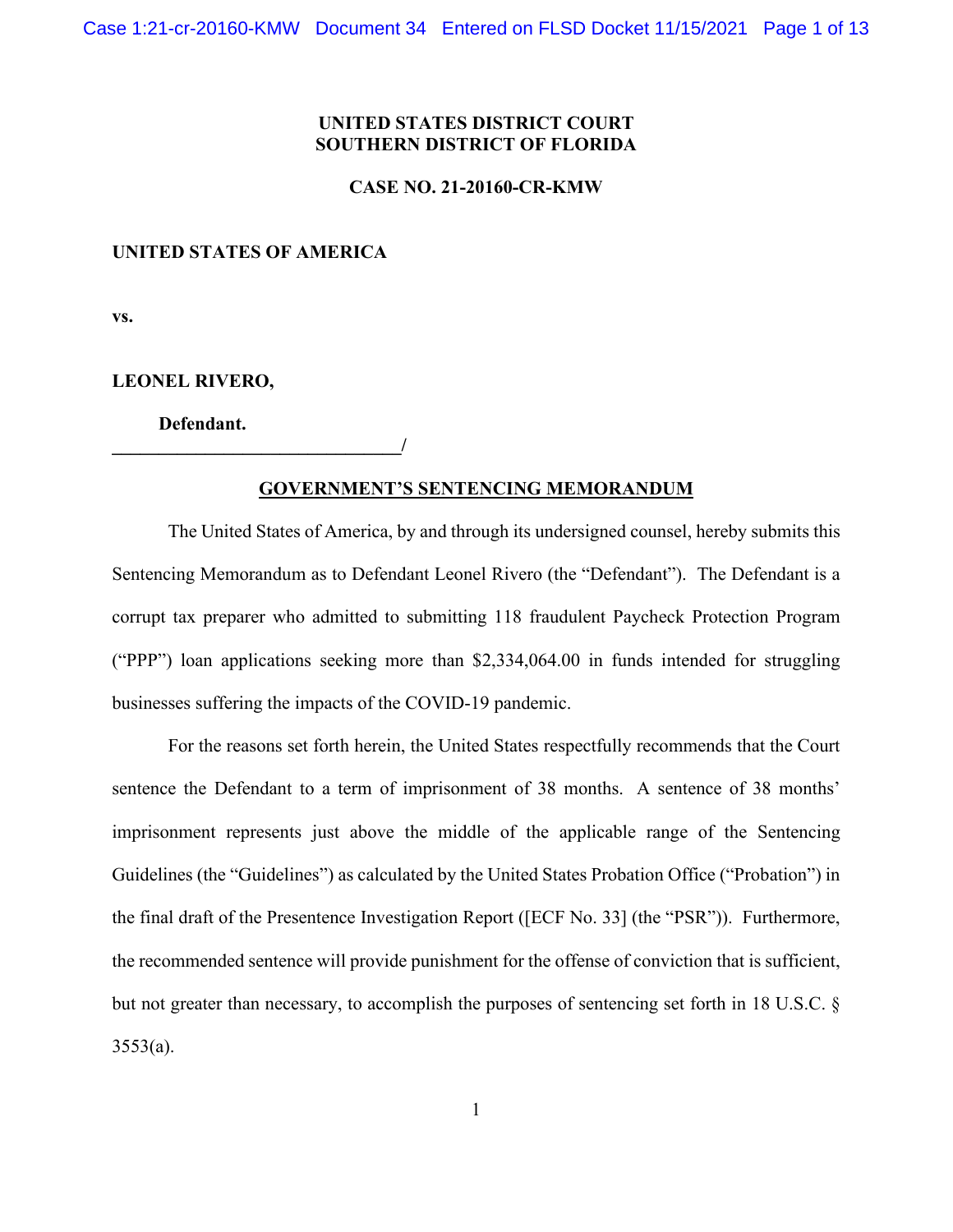# **I. FACTUAL BACKGROUND**

In early 2020, as the COVID-19 pandemic spread across the country and disrupted everyday life, causing illness, death and economic distress, the U.S. government assembled relief programs to help those whose livelihoods were jeopardized. One of those programs was the PPP. Against this backdrop, the Defendant, a tax professional, saw an opportunity to enrich himself by using his tax business clients and his knowledge about Internal Revenue Service ("IRS") forms to submit 118 false and fraudulent PPP loans applications to an SBA-approved loan processor, Square Capital. In exchange for submitting the fraudulent PPP loan applications on behalf of others, the Defendant received kickbacks—a percentage of the loans generated by the fraudulent applications. As part of the scheme, the Defendant also fraudulently obtained two PPP loans for his own company, Rivero Tax Group, Inc. ("RTG"). But the Defendant did not stop there. Even after being confronted by law enforcement about the fraudulent loan scheme, the Defendant continued to defraud the U.S. government by submitting applications seeking loan forgiveness for PPP loans that he knew were false and fraudulent.

#### **A. The CARES Act**

In March 2020, in response to the many challenges presented by the pandemic, Congress passed the Coronavirus Aid, Relief, and Economic Security Act (the CARES Act). Pub. L. No. 116-136, 134 Stat. 281 (2020). One of the goals of the CARES Act was to help businesses make payroll and pay operating expenses (and thereby avoid failure). To that end, the CARES Act created a new government program, the PPP, to enable the issuance of loans, that ultimately could be forgivable, to small businesses in operation as of February 2020.

Under the PPP, loans were processed and funded by participating lenders. The loans were guaranteed by the Small Business Administration (the "SBA"), and ultimately would be forgiven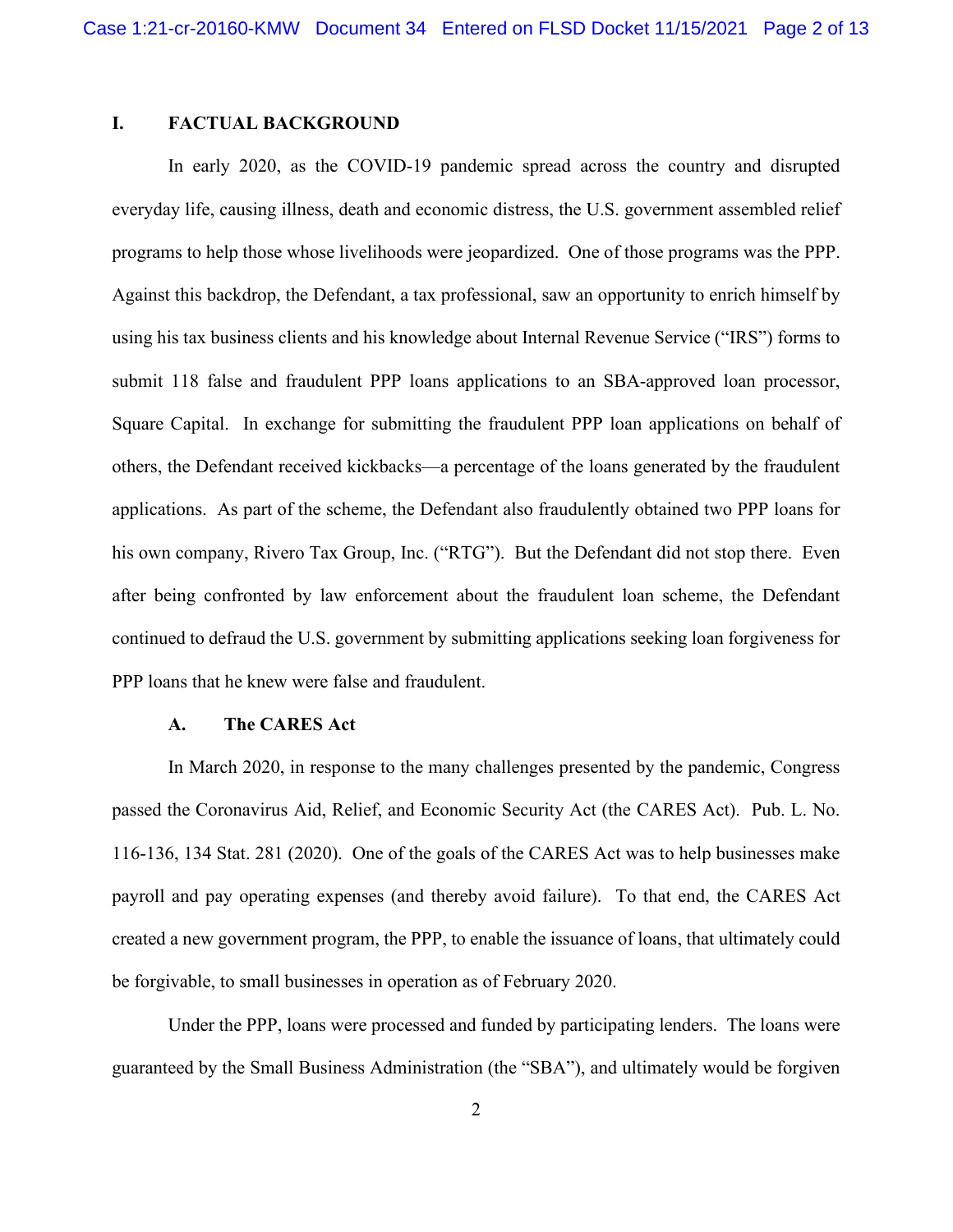if borrowers spent the loan proceeds on permissible expenses, including spending a substantial percentage on payroll. To qualify for a PPP loan, a business was required to submit an application, and supporting documentation, that established, among other things, the number of persons employed by the business, and the amount of the business' payroll expenses.

The Economic Injury Disaster Loan (EIDL) program was an SBA program that provided low-interest financing to small businesses, renters, and homeowners in regions affected by declared disasters. In addition to the PPP, the CARES Act also authorized the SBA to provide EIDLs to eligible small businesses experiencing substantial financial disruption due to the COVID-19 pandemic.

EIDL applications were submitted directly to the SBA. The amount of the loan, if the application was approved, was determined based, in part, on the information provided by the applicant about employment, revenue, and cost of goods.

#### **B. Overview of Defendant's Conduct**

A more detailed recitation of the facts relating to the scheme are detailed in the Information ([ECF No. 1]), Defendant's factual proffer statement ([ECF No. 21]), and the PSR ([ECF No. 33]).

As noted, between May 2020 and June 2020, the Defendant submitted approximately 118 fraudulent PPP loan applications to Square Capital on behalf of himself and others. On each PPP loan application, the defendant falsely stated the named applicant's prior-year income and expenses and submitted false and fraudulent IRS forms, which purported to document the named applicant's income and expenses. In fact, the prior-year tax information was completely fictional; all but four of the 118 loan applications contained **identical** 2019 IRS Form 1040, Schedule C information. Combined, the 118 PPP loan applications sought approximately \$2,334,064.00 in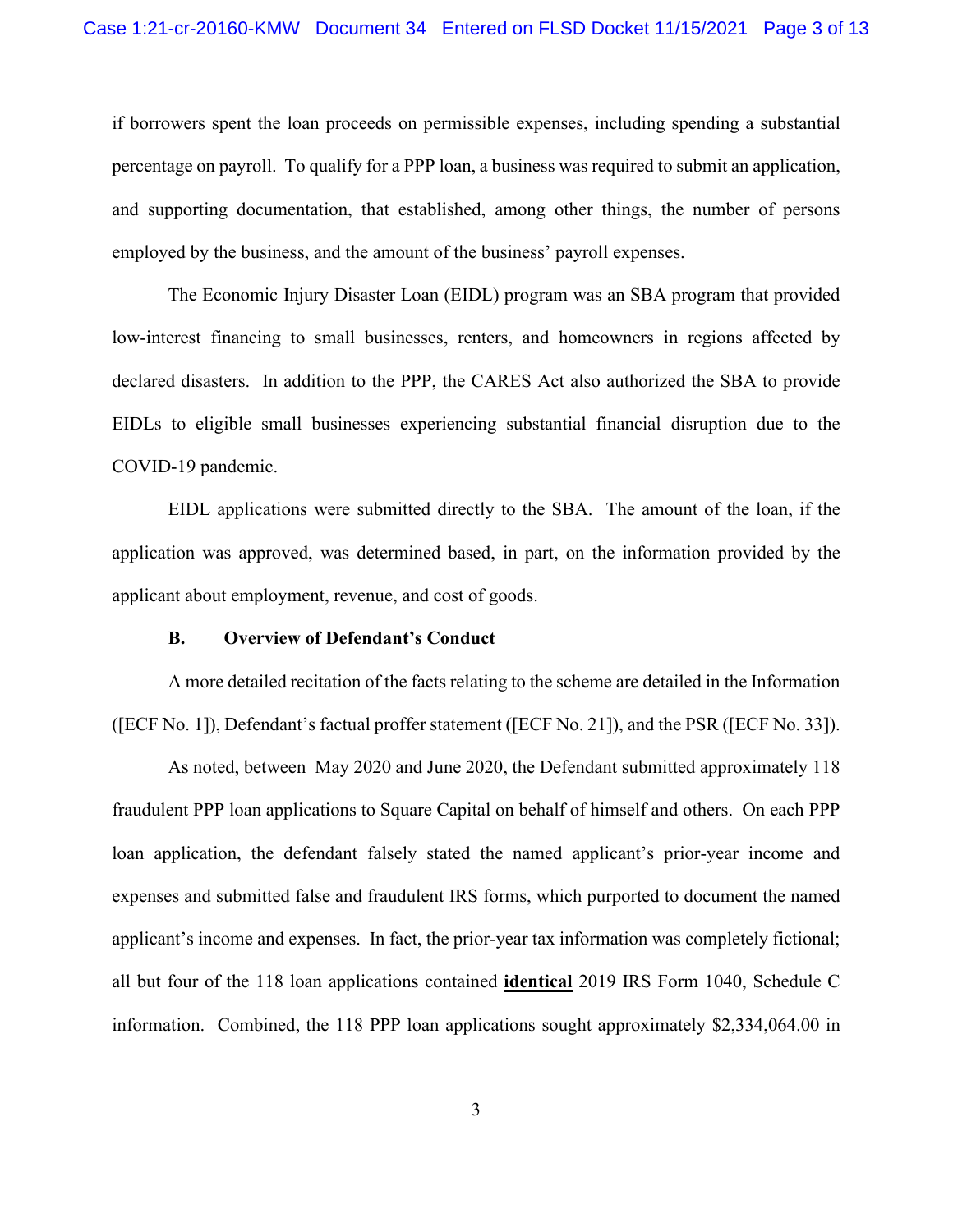PPP loan funds. Approximately 47 of the 118 fraudulent PPP loan applications were funded, resulting in the disbursement of approximately \$903,665.56 to the named applicants' accounts.

One of the 118 fraudulent PPP loan applications was submitted on behalf of the Defendant's business, RTG. On this application, the Defendant claimed the same gross receipts or sales, net profits, and expenses as almost all of the other 118 loan applications submitted. As a result of this fraudulent PPP loan application, the Defendant received approximately \$15,375.01 in PPP loan funds from Square Capital.

Prior to fraudulently obtaining the PPP loan from Square Capital, the Defendant had fraudulently obtained approximately \$32,323 in PPP loan funds from another PPP loan application that he submitted on behalf of RTG to Wells Fargo Bank. Under the PPP, businesses were not permitted to obtain more than one PPP loan and the SBA prevented double dipping by only authorizing one loan per employer identification number. To circumvent this, the Defendant used his social security number on the loan application submitted to Square Capital and used RTG's employer identification number on the application submitted to Wells Fargo Bank.<sup>[1](#page-3-0)</sup>

In September 2021, agents executed a search warrant at the Defendant's house. There, they conducted a voluntary interview of the Defendant, in which the Defendant admitted to submitting the 118 PPP loan applications. He also acknowledged being **previously** sanctioned by the IRS for submitting false tax information. Yet even after being confronted by law enforcement, the Defendant continued to commit fraud—by filing applications seeking loan forgiveness for loans that he knew (and which law enforcement explained to him) were fraudulent. Specifically,

<span id="page-3-0"></span><sup>&</sup>lt;sup>1</sup> In addition to the two PPP loans, the Defendant also applied for and received an EIDL on behalf of RTG in the amount of \$149,900. This application also contained a series of fraudulent representations.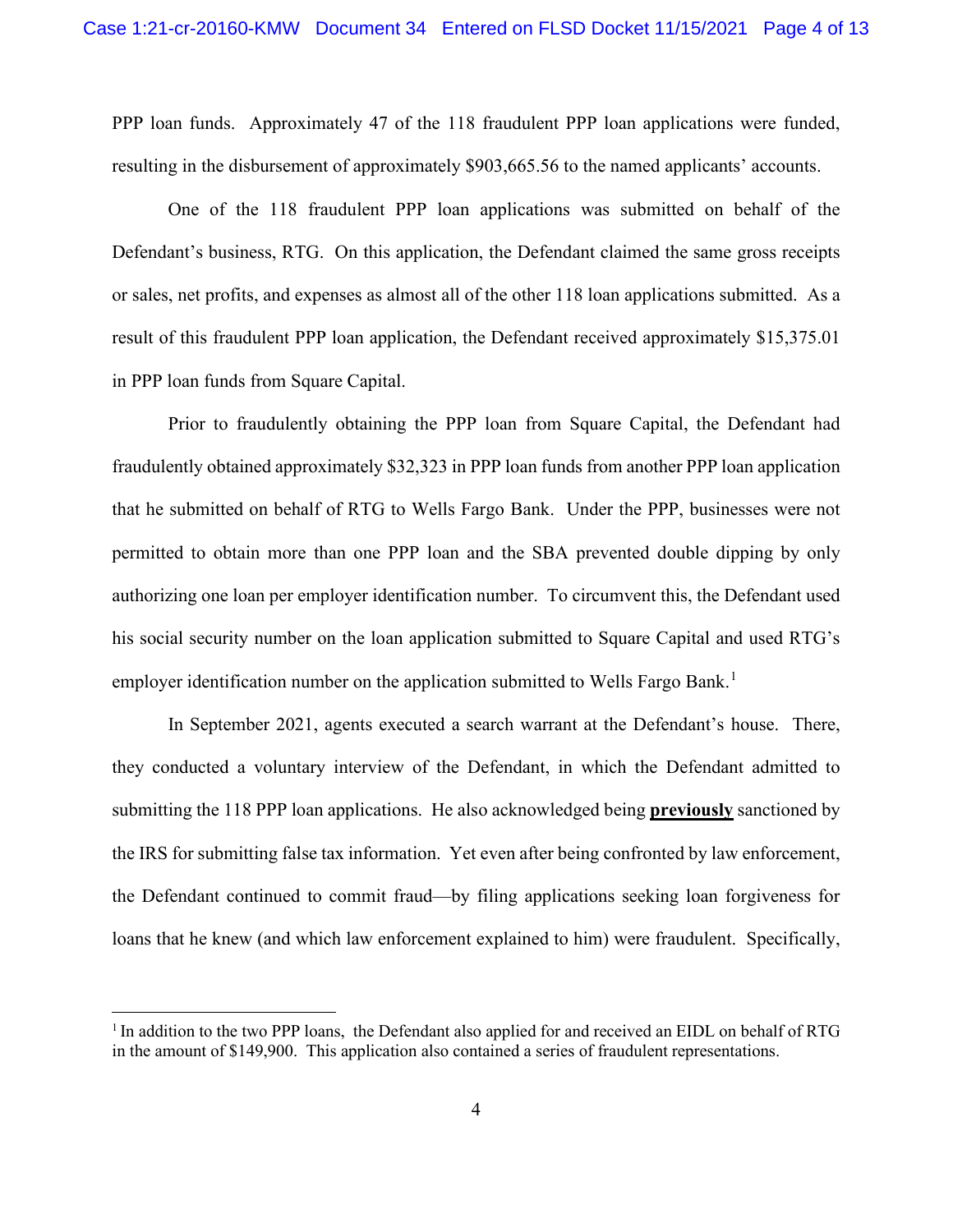Square Capital received applications seeking loan forgiveness for 46 of the 47 funded PPP loans. This included an application for loan forgiveness submitted by the Defendant on his own behalf, which was sent to Square Capital on or about November 16, 2020—just a few weeks after law enforcement contacted him. As a result of his application for loan forgiveness, the Defendant's own fraudulently obtained loan from Square Capital in the amount of \$15,371.01 was forgiven. In addition, according to Internet Protocol ("IP") information provided by Square Capital, three other applications seeking loan forgiveness were submitted using the same IP address that Defendant used to submit the 118 PPP fraudulent loan applications. All three of these loans were forgiven at least in part. The Defendant also submitted an application seeking loan forgiveness for the PPP loan he received from Wells Fargo Bank. This loan forgiveness application was denied. Again, the application appears to have been submitted after the search warrant of Defendant's residence.

## **II. PROCEDURAL HISTORY**

On March 16, 2021, the Defendant was charged by criminal information with one count of wire fraud, in violation of Title 18, United States Code, Section 1343 ([ECF No. 1]). The Defendant pleaded guilty before this Court to the Information pursuant to a written plea agreement on September 3, 2021 ([ECF No. 21]). Sentencing is presently scheduled for November 17, 2021.

## **III. SENTENCING GUIDELINES CALCULATIONS**

As explained below, the United States submits that the Defendant's Total Offense Level is 20. At Criminal History Category I, this produces an advisory Guidelines range of 33-41 months of imprisonment pursuant to the Sentencing Table in Chapter 5, Part A of the Guidelines.

## **A. The PSR Correctly Computes the Offense Level**

As set forth in the PSR, Probation computes the Total Offense Level at 20 (PSR ¶¶ 43-52).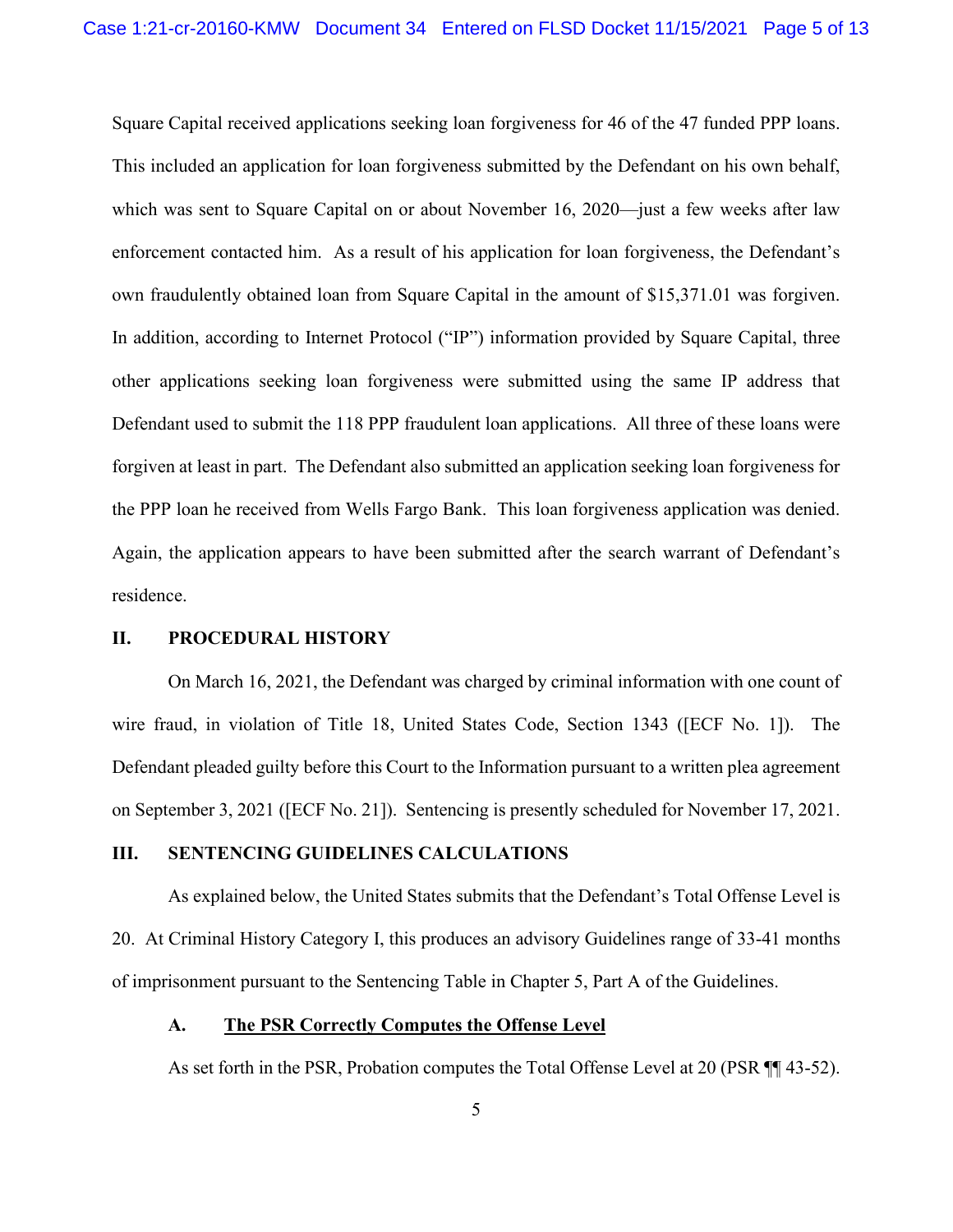| Base Offense Level, $\S 2B1.1(a)(1)$                                       |     |
|----------------------------------------------------------------------------|-----|
| Loss greater than \$1,500,000 but less than \$3,500,000, \$2B1.1(b)(1)(I)  | 16  |
| Acceptance of Responsibility and Timely Notification $\S 3E1.1(a)$ and (b) | (3) |
| <b>Total Offense Level</b>                                                 | 20  |

The United States concurs with the Offense Level computation in the PSR, which is as follows:

The Defendant does not dispute that these Guidelines provisions are applicable to him. The only component of the Guidelines computation in the PSR to which the Defendant objects is that Probation does not recommend a mitigating role adjustment under Section 3B1.2. In his written objections to the PSR, filed October 28, 2021 ([ECF No. 32]), the Defendant argues that he is entitled to 3-level reduction pursuant to Section 3B1.2. As explained below, the Defendant is not entitled to any mitigating role adjustment.

#### **B. Defendant is Not Entitled to a Mitigating Role Adjustment.**

The Defendant's role in the offense to which he has pleaded guilty does not warrant any mitigating role adjustment. The Defendant is being sentenced for submitting *118* fraudulent PPP loan applications. He is the architect of this scheme. The Defendant is the one who prepared the bogus documents, including the false IRS forms with which he was uniquely familiar. The Defendant is the one who submitted the false loan applications. And the Defendant is the one who received kickbacks for loans he submitted on behalf of others. While the other loan recipients may have benefited financially, they are not the ones who prepared or submitted these fraudulent applications. Indeed, it appears that at least some of the loan recipients did not know that the Defendant had included false and fraudulent information and documents with their loan applications. As explained in the PSR, in December 2020 and February 2021, law enforcement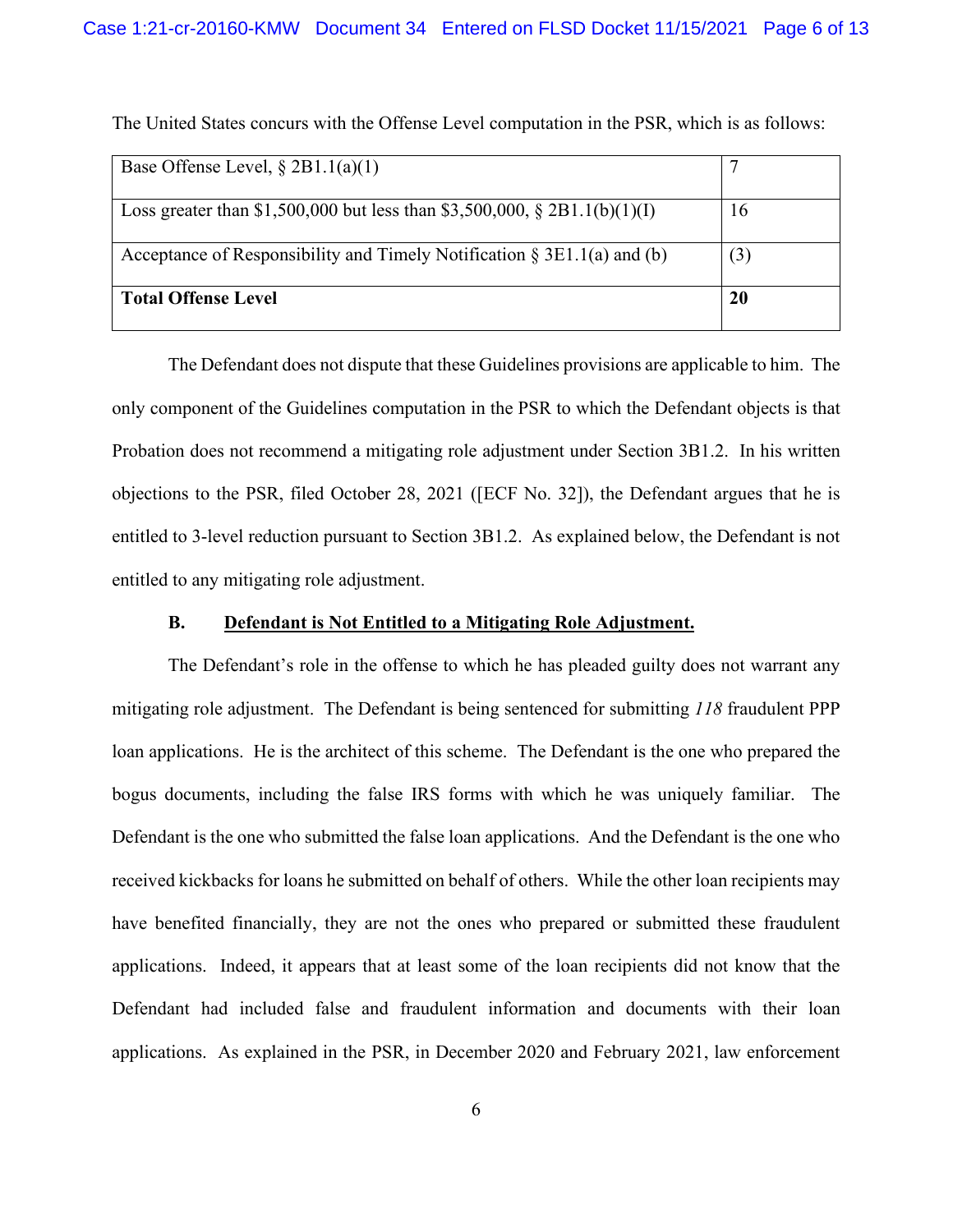interviewed a number of individuals for whom the Defendant submitted PPP loan applications to Square Capital. They stated that the Defendant prepared their taxes and that the Defendant had submitted the PPP loan applications on their behalf. All stated that they never provided any documents to the Defendant in order to apply for the loans and when they were shown the Schedule C that was included in their respective PPP loan applications, they said they did not know what the expenses reported on the Schedule C, which was submitted with their respective PPP loan applications, represented. Each admitted to paying the Defendant compensation in exchange for submitting the loan applications. In short, this was the Defendant's idea. Furthermore, the Defendant is a professional tax preparer. The applicants did not know how to commit this fraud; he did. *See United States v. Maurival*, 848 F. App'x 397, 400 (11th Cir. March 22, 2021) (enhancing tax preparer as leader/organizer where he provided guidance on how to claim false deductions and credits and the means to file their false tax returns). The Defendant was central to the relevant conduct for which he is being held accountable. His role is not minor.

Finally, as the Guidelines note, determining whether to apply a mitigating role is heavily dependent upon the facts of the particular case, and the Court should consider a list of nonexhaustive factors set forth in Application Note  $3(C)$  to  $\S 3B1.2$ . Several of those factors weigh *against* a reduction for a mitigating role, most notably that (1) the Defendant directly performed nearly all of the acts in the criminal activity, including the forging of IRS documents and the submission of the false and fraudulent loan applications; and (2) the Defendant stood to benefit from the criminal activity, and did benefit, having received fraudulent loan proceeds as well as payment from the other applicants. That the Defendant did not keep all of the loan proceeds does not diminish his role in the offense, as he claims [ECF No. 32 at 2-3]. This is not a case where the Defendant performed certain tasks for others for which he did not benefit.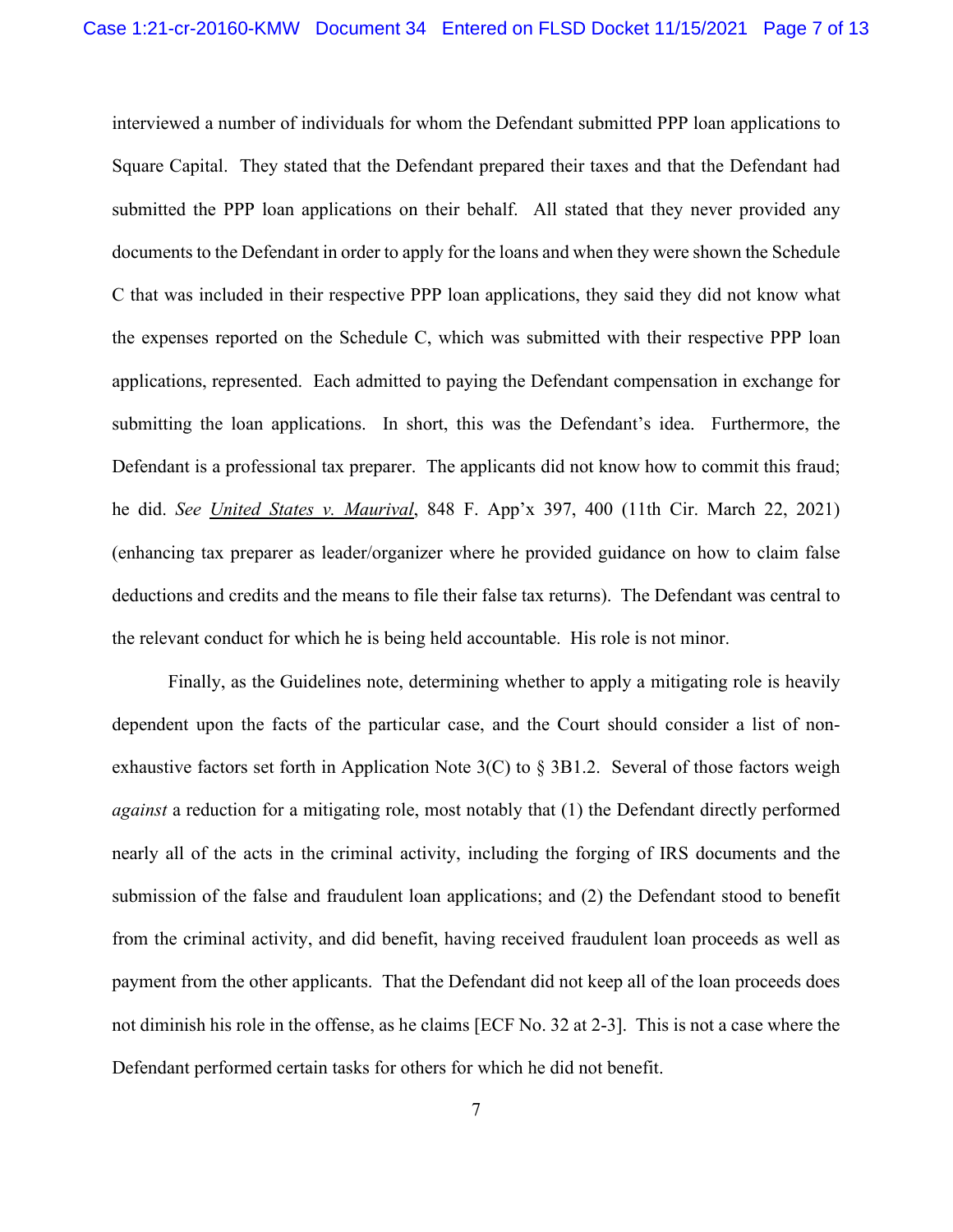In sum, there is no legal or factual basis to apply a mitigating role adjustment under § 3B1.3. Accordingly, the Court should adopt the Guidelines computation recommended by the United States and Probation as set forth in the PSR.

## **IV. CONSIDERATION OF SENTENCING FACTORS UNDER 18 U.S.C. § 3553(a)**

Title 18, United States Code, Section 3553(a), enumerates several factors that the Court shall consider in sentencing a defendant. As addressed in turn below, the 3553(a) factors relevant to the Defendant support the sentence recommended by the United States.

#### **A. Nature and Circumstances of the Offense**

The Defendant has committed a galling offense. During a national catastrophe when the federal government and lenders were racing to get disaster relief loans out to small businesses and in turn, wages to employees who needed the money to survive, the Defendant took advantage of the program by stealing. The Defendant's offense is aggravated by a number of factors: First, the Defendant did not merely steal from the government. Rather, he stole from a program designed to try to provide a lifeline to small businesses and their employees. This was a limited pool of money, which ultimately was exhausted. The Defendant's crime—which includes obtaining not one but two PPP loans for his own company— deprived people who actually and urgently needed PPP loans of the ability to get them. Second, the Defendant's crime was not a momentary lapse, but a determined and ongoing effort. He filed *118* separate fraudulent loan applications over a two month period. He systematically used the same false Schedule C for nearly all of the applications. Finally, he continued to engage in the fraud even after he was confronted by law enforcement. Not only did the Defendant submit two loan forgiveness applications for his company, one of which he submitted within weeks of being interviewed by law enforcement, but he also used the same IP address that he used to submit the 118 false loan applications to submit loan forgiveness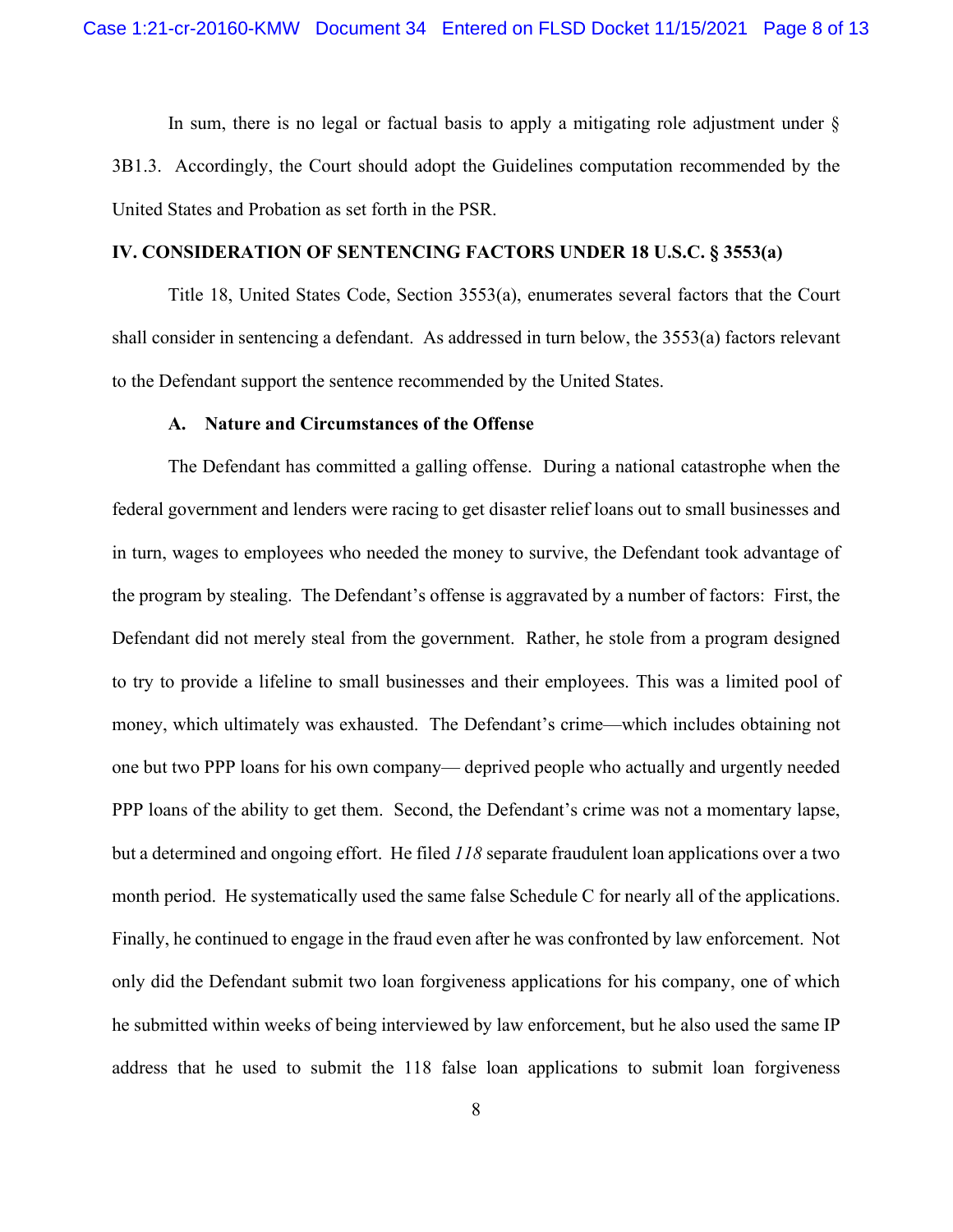applications for three other fraudulent loans. The Defendant's continued criminal conduct warrants a sentence of imprisonment that is above the middle of the Guidelines range. The United States' recommended sentence of 38 months' imprisonment is sufficient but not greater than necessary to accomplish this goal.

## **B. History and Characteristics of the Defendant**

The Defendant is a 36-year-old tax preparer in South Florida who is the registered agent and principal of RTG. The Defendant has previously been penalized by the IRS for failing to verify tax return information he submitted on behalf of clients. (PSR ¶ 36.) Yet the Defendant has no criminal history points. (*Id.* ¶ 55.)

The Defendant did continue to engage in the misconduct even after he was confronted by law enforcement when he submitted loan forgiveness applications for loans that he knew were fraudulent.

The Defendant agreed to plead guilty before being indicted, and thus deserves credit for accepting responsibility early and saving the government resources in preparing for trial. But the sentence recommended by the United States reflects such acceptance because it is within the Guidelines produced by the Offense Level that has been adjusted downward by three levels for acceptance of responsibility pursuant to Section 3E1.1(a) and (b).

# **C. Need for the Sentence to Afford Adequate Deterrence to Criminal Conduct and Protect the Public from Further Crimes of the Defendant**

The sentence in this case should address a need for both general and specific deterrence. As to general deterrence, the Eleventh Circuit has explicitly stated that "general deterrence is an important factor in white-collar cases, where the motivation is greed." *United States v. Hayes*, 762 F.3d 1300, 1308 (11th Cir. 2014). As explained above, this case was motivated by greed at time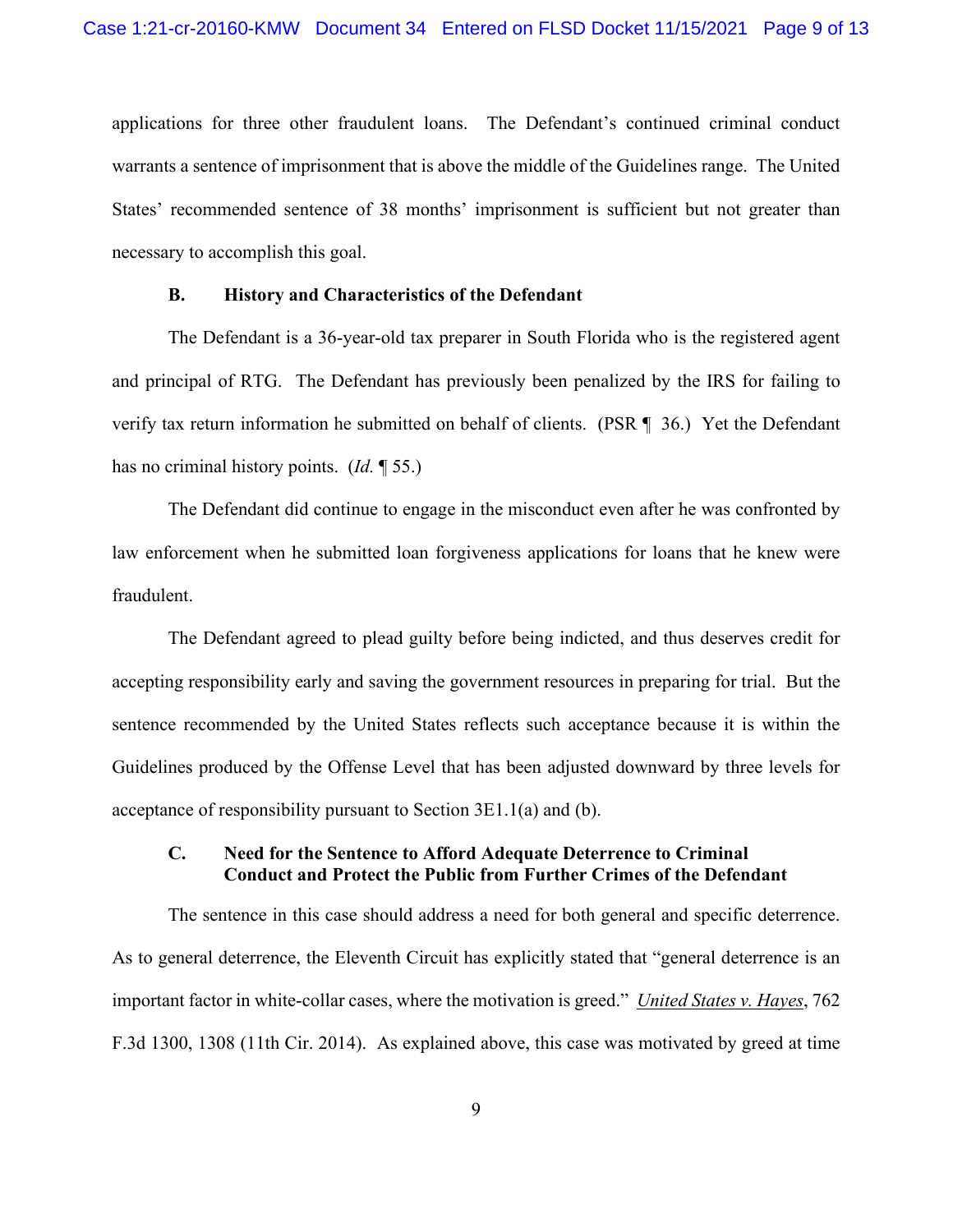when millions of Americans were suffering from the economic impact of a global pandemic. As the pandemic spread, so too did fraud related to the PPP program and other programs designed to provide critical economic assistance—especially in the Southern District of Florida. The government's recommended sentence of imprisonment in this case is thus appropriate to provide both specific and general deterrence. Such a sentence will send a clear message to the Defendant and other offenders that there are serious consequences for defrauding government pandemic relief programs. Actors like the Defendant who seek to defraud these programs not only drain the program of limited funding, they also make it more difficult for administrators of government and other relief programs to get aid to individuals that qualify for and need it. The Defendant's sentence will serve as a warning and deterrent to others inclined to exploit pandemic relief programs.

Furthermore, a sentence just above the middle of the Guidelines range is sufficient to protect the public from future crimes of this Defendant who has no prior convictions.

#### **D. Need for the Sentence to Avoid Unwarranted Sentencing Disparities**

The 38-month sentence that the Government is proposing is consistent with sentences in other PPP cases. A review of PPP cases suggests that defendants who have committed substantial PPP frauds (that is, those measured in the hundreds of thousands to millions of dollars), generally have received sentences that are measured in years, and often have received sentences that approach or fall within the applicable sentencing Guidelines.

For example, in *United States v. Philus, et al.*, Case No. 21-CR-20067-Cooke (S.D. Fla.), the defendant conspired to submit two fraudulent loan applications seeking a total of \$688,325. Nearly all of the money was apparently returned, and the defendant only received around \$2,500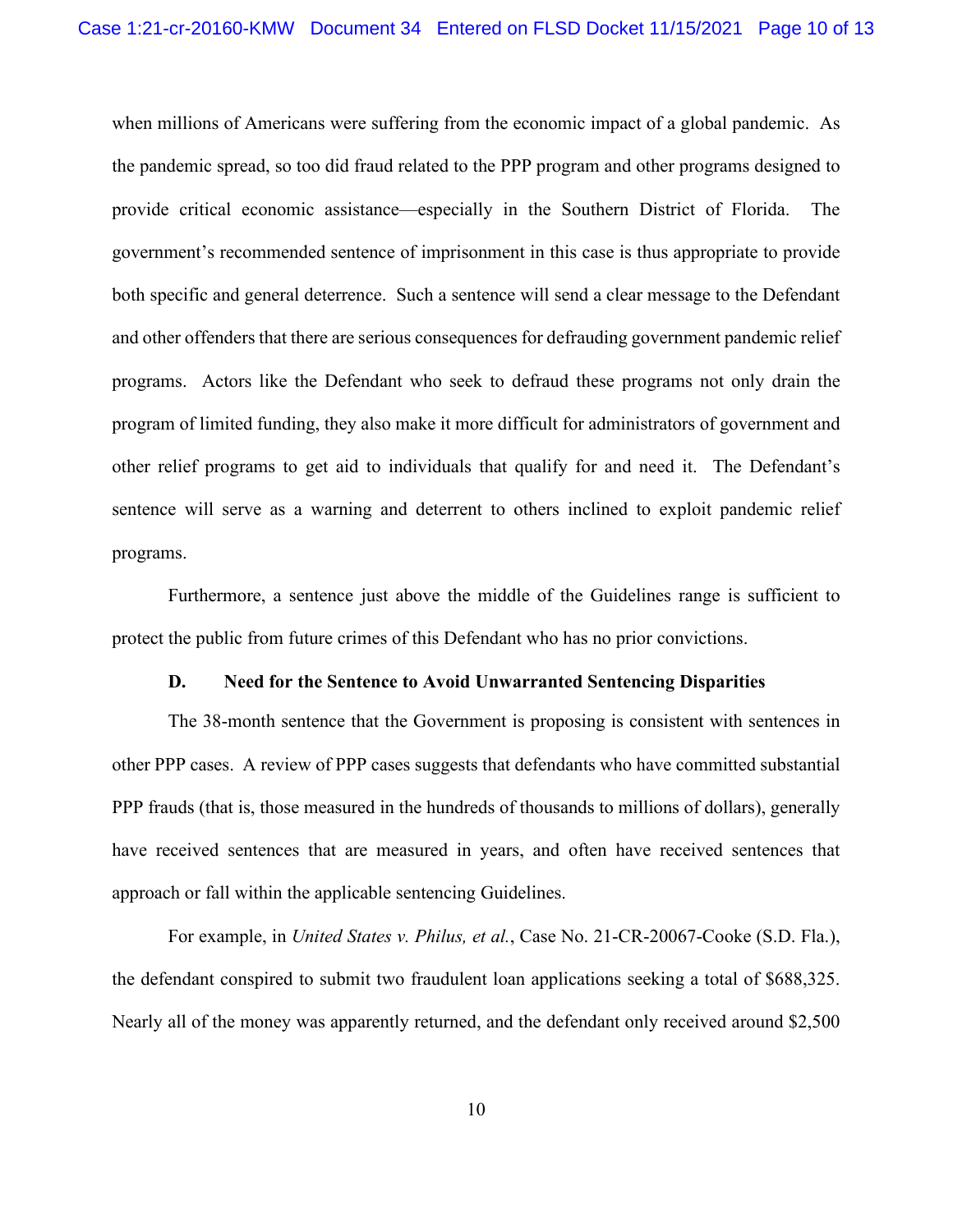in personal benefit. He was sentenced to 30 months' imprisonment despite pleading to a less serious offense (18 U.S.C. § 371) than the offense of conviction in this case.

In *United States v. Smith, et al.*, Case No. 20-CR-196 (E.D. Wis.), the defendant, who was a special education teacher with no prior criminal history, conspired with his brother to submit five fraudulent loan applications seeking \$960,000. He pled guilty to one count of bank fraud and was sentenced to 36 months' imprisonment.

In *United States v. Tubbs,* No. 4:20-cr-00193-BSM (E.D. Ark.), the defendant obtained two PPP loans totaling \$1,933,262, but only spent \$14,000. She was sentenced to 41 months' imprisonment.

Here, the Defendant submitted substantially more fraudulent loan applications than the defendants in *Philus*, *Smith*, or *Tub*. Moreover, the Defendant managed to obtain two PPP loans for himself and sought to have those loans forgiven even after he knew that law enforcement was investigating the Defendant and his company. The 38-month sentence that the Government is proposing is therefore consistent with sentences in other PPP loan fraud cases with similar facts.

### **IV. RESTITUTION & FORFEITURE**

Restitution is mandatory in this case pursuant to 18 U.S.C.  $\frac{8 \cdot 3663A(a)(1)}{1}$ . The United States submits that the total amount of restitution owed is \$1,085,901.56. This amount includes \$903,665.56 for the 47 PPP loans obtained from Square Capital; \$32,336 for the one PPP loan obtained from Wells Fargo Bank; and \$149,900 for the EIDL obtained from the SBA. (PSR ¶ 36).

Furthermore, pursuant to the Plea Agreement, the Defendant agreed to the forfeiture of the approximately \$975,528 ([ECF No. 21] ¶¶ 10-11]). On October 18, 2021, the Court entered an amended preliminary order of forfeiture in which the Court entered a forfeiture money judgment of \$903,665.56 and found, pursuant to 21 U.S.C. § 853(p), that the following property should be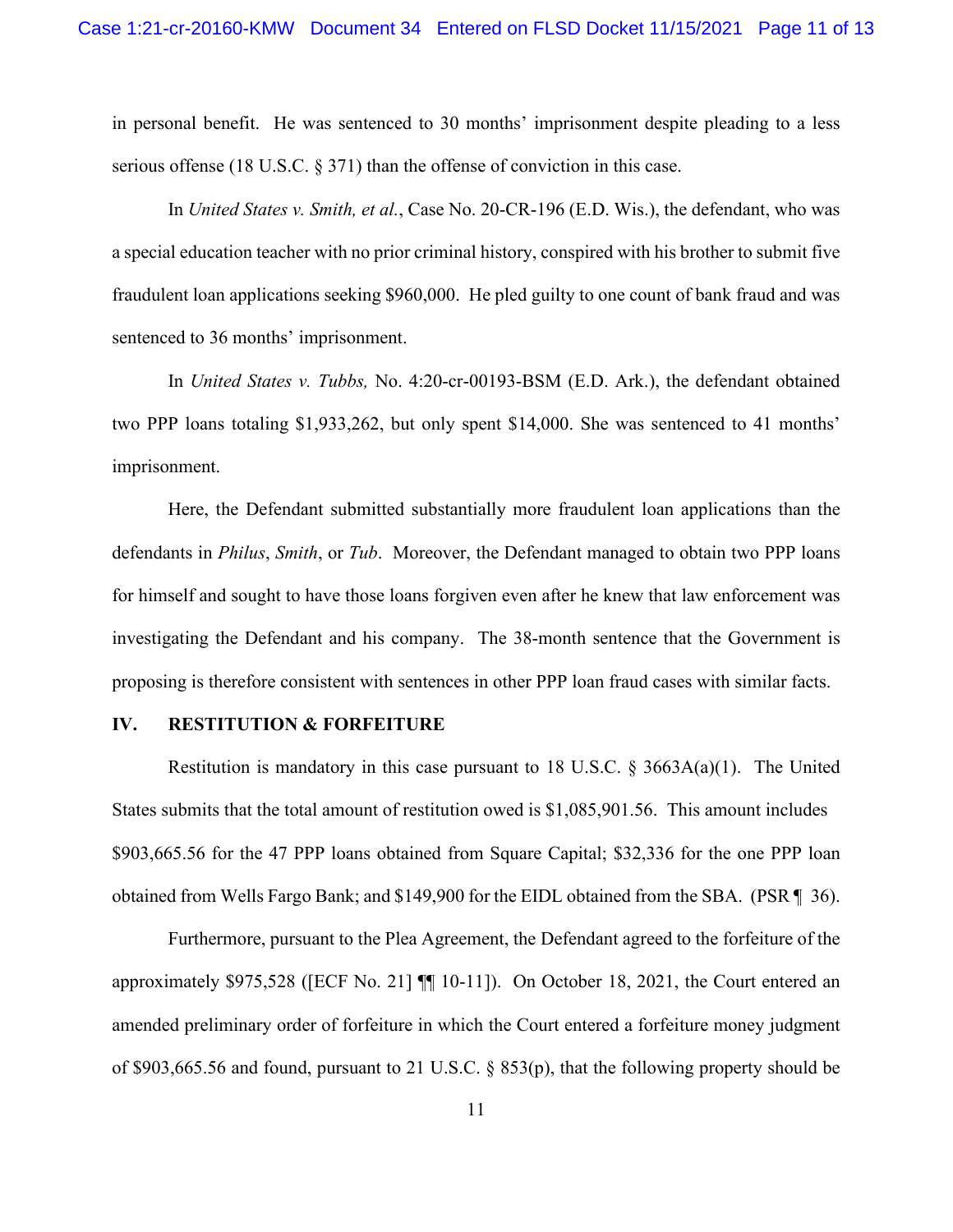forfeited to satisfy the forfeiture money judgment: (a) \$197,611.01 formerly on deposit at 6079719002 at Wells Fargo Bank, held in the name of Rivero Tax Group, Inc. and (b) approximately \$773,600 in U.S. currency seized from the Defendant's residence on or about September 28, 2020 ([ECF No. 28 at 4]).

## **CONCLUSION**

For the forgoing reasons, the United States respectfully recommends that the Court sentence the Defendant to a term of imprisonment of 38 months, to be followed by a term of supervised release of three (3) years. The United States also requests that the Court order the Defendant to pay \$1,085,901.56 in restitution, \$903,665.56 in forfeiture, and a \$100 special assessment.

Respectfully submitted,

U.S. Attorney Acting Chief Southern District of Florida U.S. Department of Justice

By: /s/ Christopher B. Browne /s/ Della Sentilles CHRISTOPHER B. BROWNE DELLA SENTILLES Assistant United States Attorney Trial Attorney Southern District of Florida U.S. Department of Justice 99 Northeast 4th Street, 6th Floor Criminal Division, Fraud Section Miami, Florida 33132-2111 1400 New York Avenue, NW Phone: (305) 961-9419 Washington, D.C. 20005 E-mail: [christopher.browne@usdoj.gov](mailto:christopher.browne@usdoj.gov) Phone: (202) 445-8793

JUAN ANTONIO GONZALEZ JOSEPH S. BEEMSTERBOER Criminal Division, Fraud Section

Email: della.sentilles@usdoj.gov